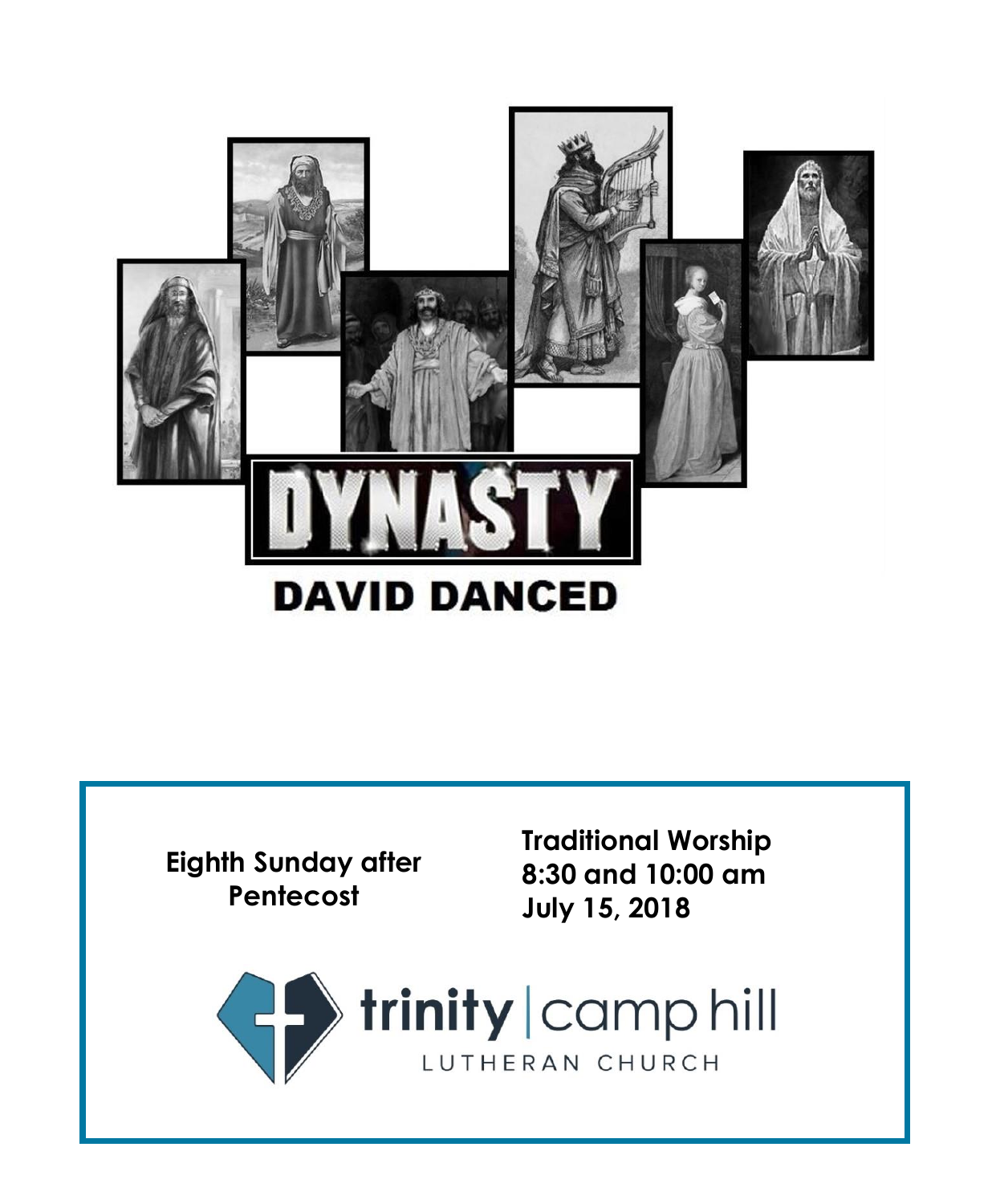

*Welcome to Trinity Lutheran Church! Please sign the red Worship Witness booklet to record your attendance with us this day, and indicate how many are communing. Then pass the booklet to the worshipers beside you in your row. If you are a guest, name tags are available for you to wear---we would be delighted to greet you by name. Hearing assistance devices and large print bulletins are available from an usher.*

### **about today's service**

*When Amos told what he saw when God held up the plumb line of justice next to Israel—that the poor were being trampled—he was a threat to the power of priests and king. John the Baptist also spoke truth to power, and Herod had him beheaded. In Herod's fear that Jesus is John returned from the dead, we may hear hope for the oppressed: that all the prophets killed through the ages are alive in Jesus. We are called to witness to justice in company with them.*

**P: Presiding Minister A: Assisting Minister L: Lector C: Congregation**

## + **Gathering** +

Prelude: Savior, Like a Shepherd Lead Us William B. Bradbury

arr. Pethel

Kim Hannigan, clarinet; Ryan Hannigan, piano

Welcome

[Stand]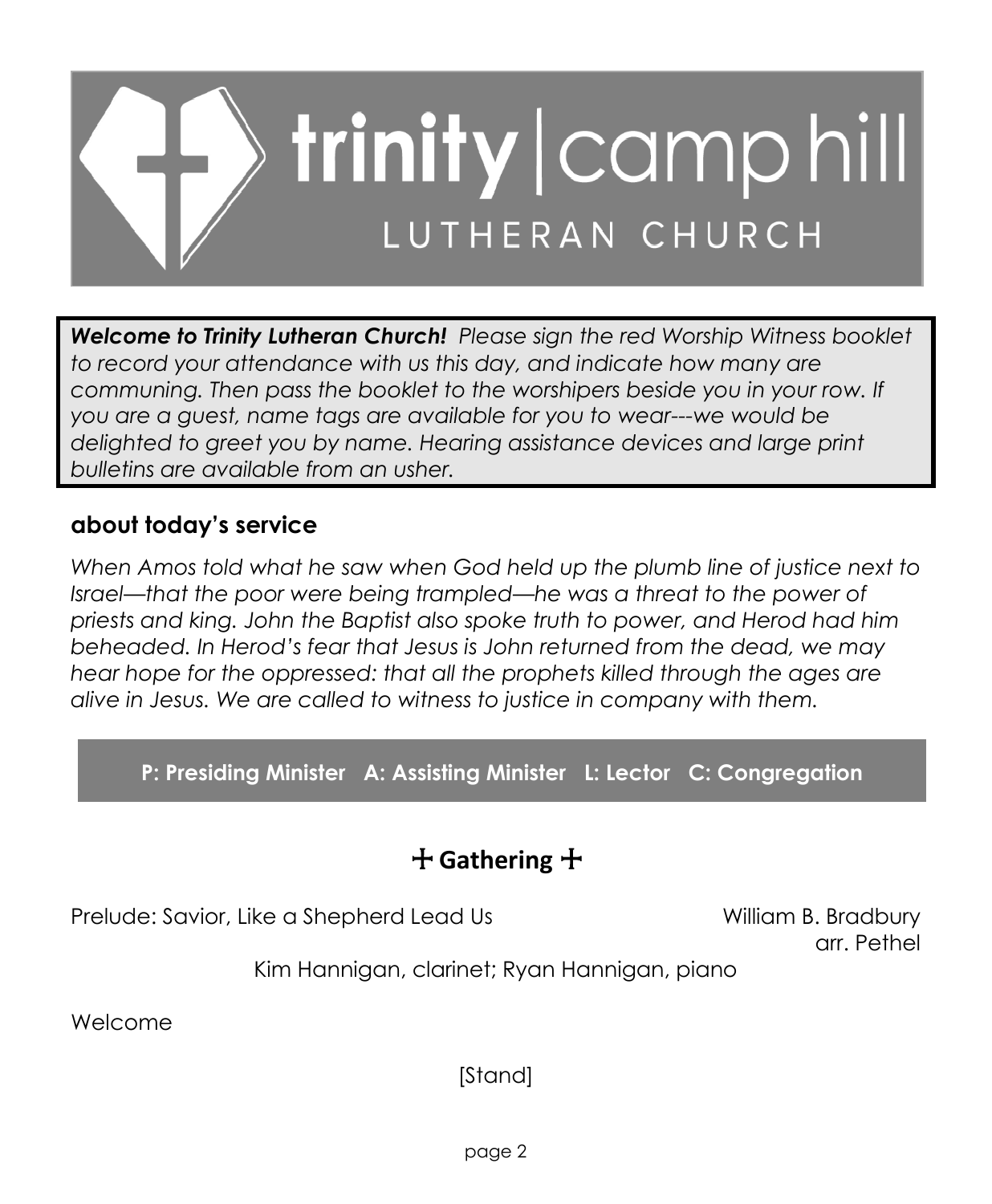Confession and Forgiveness

- P: Blessed be the holy Trinity,  $\pm$  one God, full of compassion and mercy, abounding in steadfast love.
- **C: Amen.**
- P: Trusting God's promise of forgiveness, let us confess our sin against God and one another.

*Silence is kept for reflection.*

- P: Eternal God our creator,
- **C: in you we live and move and have our being. Look upon us, your children, the work of your hands. Forgive us all our offenses, and cleanse us from proud thoughts and empty desires. By your grace draw us near to you, our refuge and our strength; through Jesus Christ our Lord. Amen.**
- P: Since we are justified by faith, we have peace with God through our Lord Jesus Christ. God's love has been poured into our hearts through the Holy Spirit given to us. In the mercy of almighty God, Christ died for us while we still were sinners; and for his sake, God + forgives you all your sins.

**C: Amen.**

*(10:00) Turn to face the cross as it enters our midst.*

Gathering Hymn No. 807: Come, Thou Fount of Every Blessing NETTLETON

Greeting

- P: The grace of our Lord Jesus Christ, the love of God, and the communion of the Holy Spirit be with you all.
- **C: And also with you.**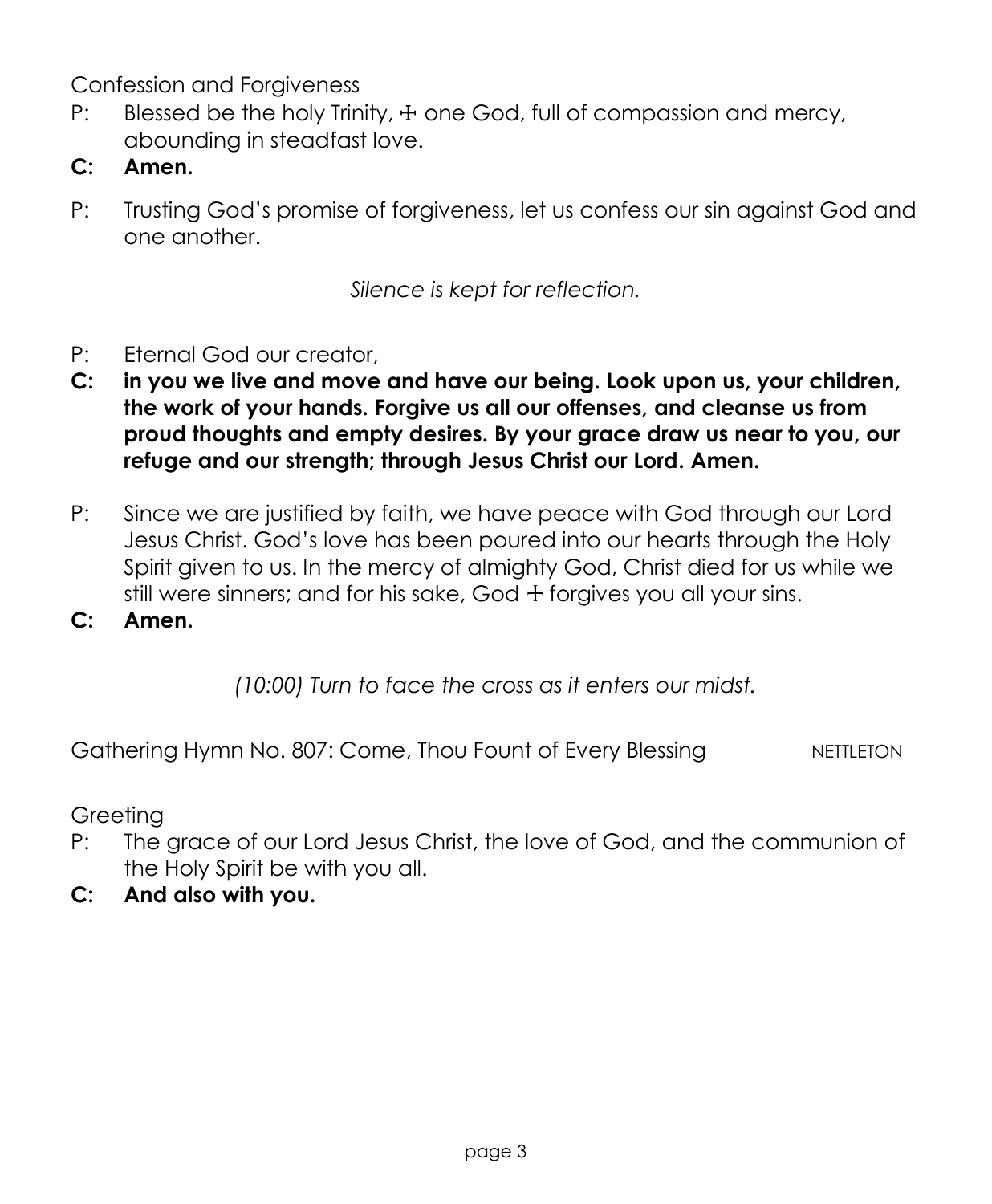

Prayer of the Day

- P: The Lord be with you.
- **C: And also with you.**
- P: Let us pray. O God, from you come all holy desires, all good counsels, and all just works. Give to us, your servants, that peace which the world cannot give, that our hearts may be set to obey your commandments; and also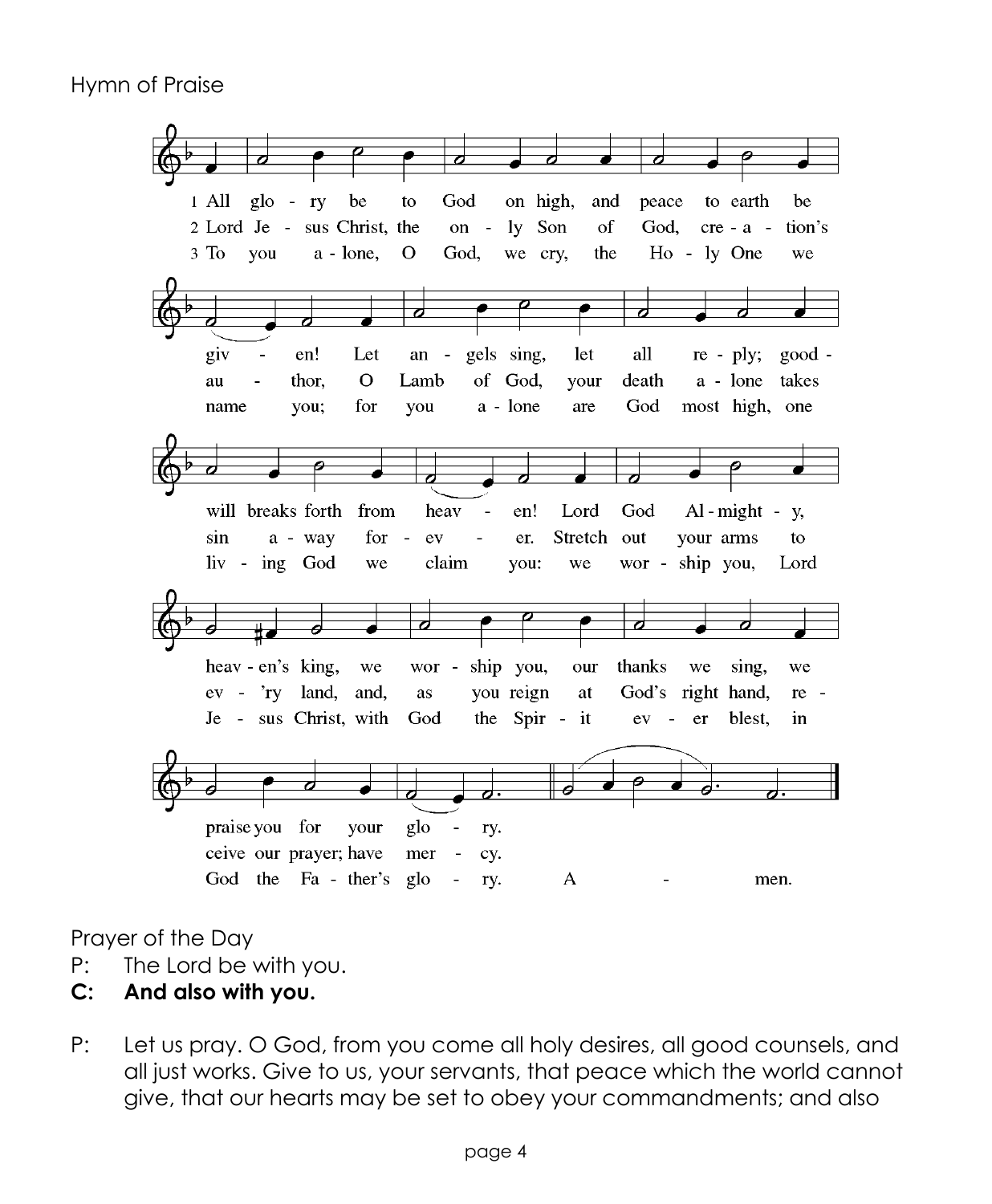that we, being defended from the fear of our enemies, may live in peace and quietness, through Jesus Christ, our Savior and Lord.

**C: Amen.**

[Sit]

# + **Word** +

First Reading 2 Samuel 6:1-5, 12b-19

*The ark of the covenant, long a symbol of God's presence with Israel, is brought into Jerusalem by David. The entrance of the ark into this new capital city is marked by great rejoicing, and David himself is the chief dancer. His wife Michal, King Saul's daughter, considers such behavior undignified.*

<sup>1</sup>David again gathered all the chosen men of Israel, thirty thousand. 2David and all the people with him set out and went from Baale-judah, to bring up from there the ark of God, which is called by the name of the LORD of hosts who is enthroned on the cherubim. 3They carried the ark of God on a new cart, and brought it out of the house of Abinadab, which was on the hill. Uzzah and Ahio, the sons of Abinadab, were driving the new cart 4with the ark of God; and Ahio went in front of the ark. 5David and all the house of Israel were dancing before the LORD with all their might, with songs and lyres and harps and tambourines and castanets and cymbals. 12bSo David went and brought up the ark of God from the house of Obed-edom to the city of David with rejoicing; 13and when those who bore the ark of the LORD had gone six paces, he sacrificed an ox and a fatling. 14David danced before the LORD with all his might; David was girded with a linen ephod. 15So David and all the house of Israel brought up the ark of the LORD with shouting, and with the sound of the trumpet. <sup>16</sup>As the ark of the LORD came into the city of David, Michal daughter of Saul looked out of the window, and saw King David leaping and dancing before the LORD; and she despised him in her heart. <sup>17</sup>They brought in the ark of the LORD, and set it in its place, inside the tent that David had pitched for it; and David offered burnt offerings and offerings of well-being before the LORD. 18When David had finished offering the burnt offerings and the offerings of well-being, he blessed the people in the name of the LORD of hosts, <sup>19</sup>and distributed food among all the people, the whole multitude of Israel, both men and women, to each a cake of bread, a portion of meat, and a cake of raisins. Then all the people went back to their homes.

- L: The word of the Lord.
- **C: Thanks be to God.**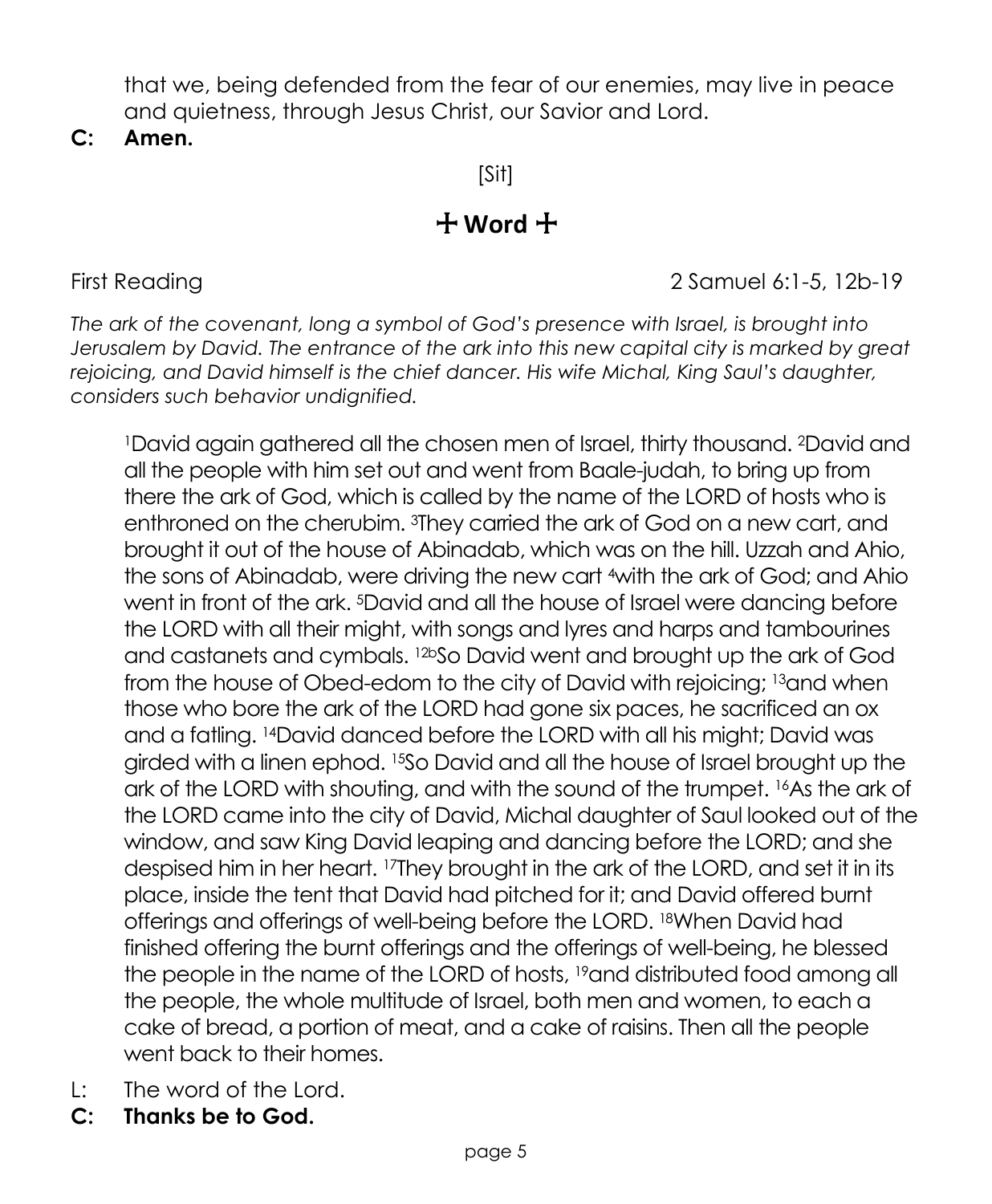

- A: The earth is the LORD's and all I that is in it. the world and those who I dwell therein.
- **C: For the LORD has founded it up- | on the seas and established it up- | on the rivers.**
- A: Who may ascend the mountain I of the LORD. and who may stand in God's | holy place?
- **C: Those of innocent hands and puri- | ty of heart, who do not swear on God's being, nor do they pledge by | what is false.**
- A: They shall receive blessing | from the LORD and righteousness from the God of I their salvation.
- **C: Such is the generation of those who seek | you, O LORD, of those who seek your face, O | God of Jacob.**
- A: Lift up your heads, O gates; and be lifted up, O ever- | lasting doors, that the King of glory | may come in.
- **C: Who is this | King of glory? The LORD, strong and mighty, the LORD, might- | y in battle!**
- A: Lift up your heads, O gates; and be lifted up, O ever- I lasting doors, that the King of glory | may come in.
- **C: Who is this | King of glory? Truly, the LORD of hosts is the | King of glory.**

Children's Message

[Stand]

Alleluia



Speak, O Lord, your servant is listening. You have the words of e-ter-nal life.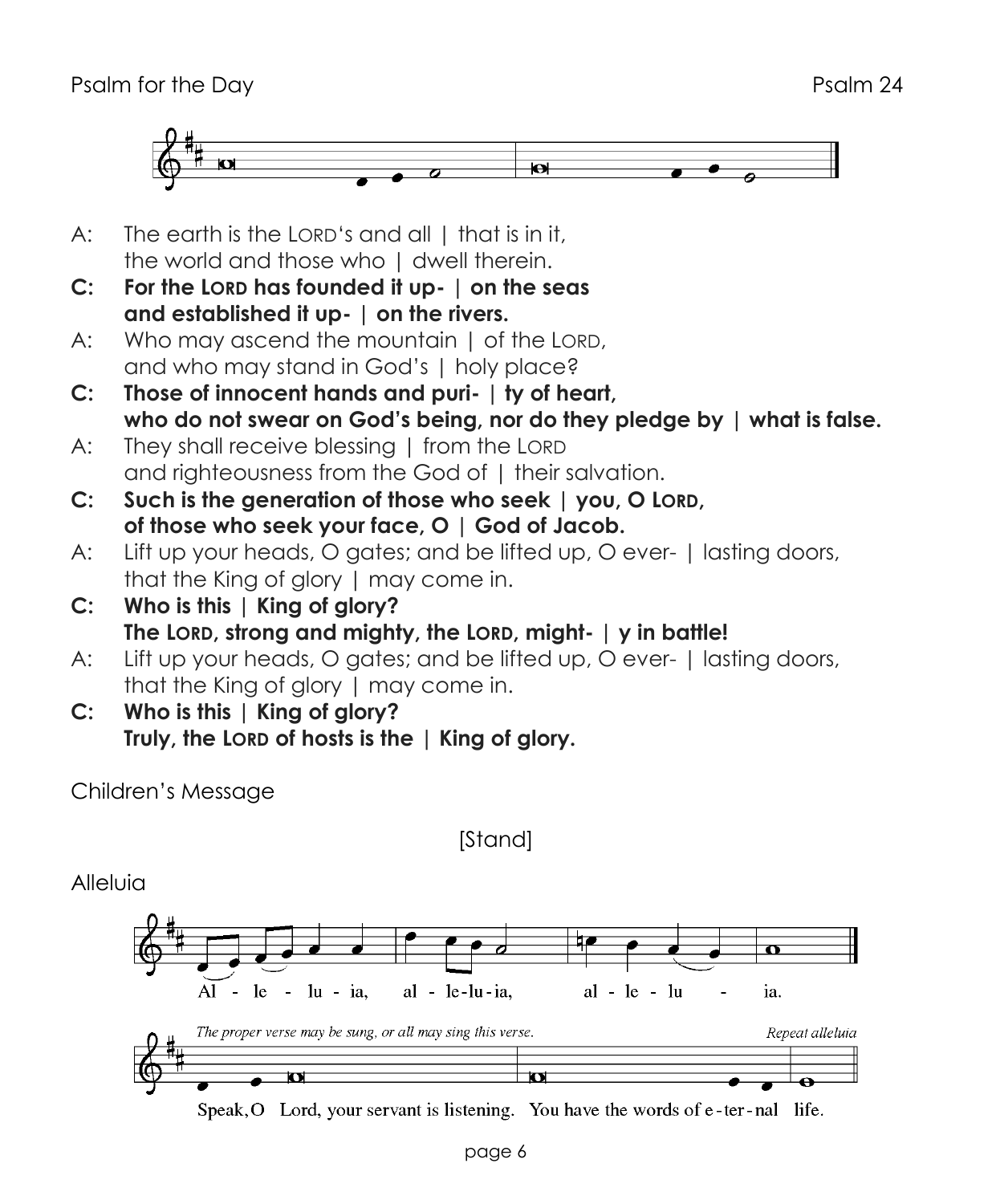- P: The holy gospel according to St. Mark the 6<sup>th</sup> chapter.
- **C: Glory to you, O Lord.**

Gospel Reading Mark 6:14-29

*As Jesus and his disciples begin to attract attention, Mark recalls the story of John the Baptist's martyrdom. Like John, Jesus and his disciples will also suffer at the hands of those opposed to the gospel of salvation.*

<sup>14</sup>King Herod heard of [the disciples' preaching,] for Jesus' name had become known. Some were saying, "John the baptizer has been raised from the dead; and for this reason these powers are at work in him." 15But others said, "It is Elijah." And others said, "It is a prophet, like one of the prophets of old." <sup>16</sup>But when Herod heard of it, he said, "John, whom I beheaded, has been raised." <sup>17</sup>For Herod himself had sent men who arrested John, bound him, and put him in prison on account of Herodias, his brother Philip's wife, because Herod had married her. 18For John had been telling Herod, "It is not lawful for you to have your brother's wife." 19And Herodias had a grudge against him, and wanted to kill him. But she could not, 20for Herod feared John, knowing that he was a righteous and holy man, and he protected him. When he heard him, he was greatly perplexed; and yet he liked to listen to him. 21But an opportunity came when Herod on his birthday gave a banquet for his courtiers and officers and for the leaders of Galilee. 22When his daughter Herodias came in and danced, she pleased Herod and his guests; and the king said to the girl, "Ask me for whatever you wish, and I will give it." <sup>23</sup>And he solemnly swore to her, "Whatever you ask me, I will give you, even half of my kingdom." <sup>24</sup>She went out and said to her mother, "What should I ask for?" She replied, "The head of John the baptizer." 25Immediately she rushed back to the king and requested, "I want you to give me at once the head of John the Baptist on a platter." 26The king was deeply grieved; yet out of regard for his oaths and for the guests, he did not want to refuse her. 27Immediately the king sent a soldier of the guard with orders to bring John's head. He went and beheaded him in the prison, 28brought his head on a platter, and gave it to the girl. Then the girl gave it to her mother. 29When his disciples heard about it, they came and took his body, and laid it in a tomb.

- P: The gospel of the Lord.
- **C: Praise to you, O Christ.**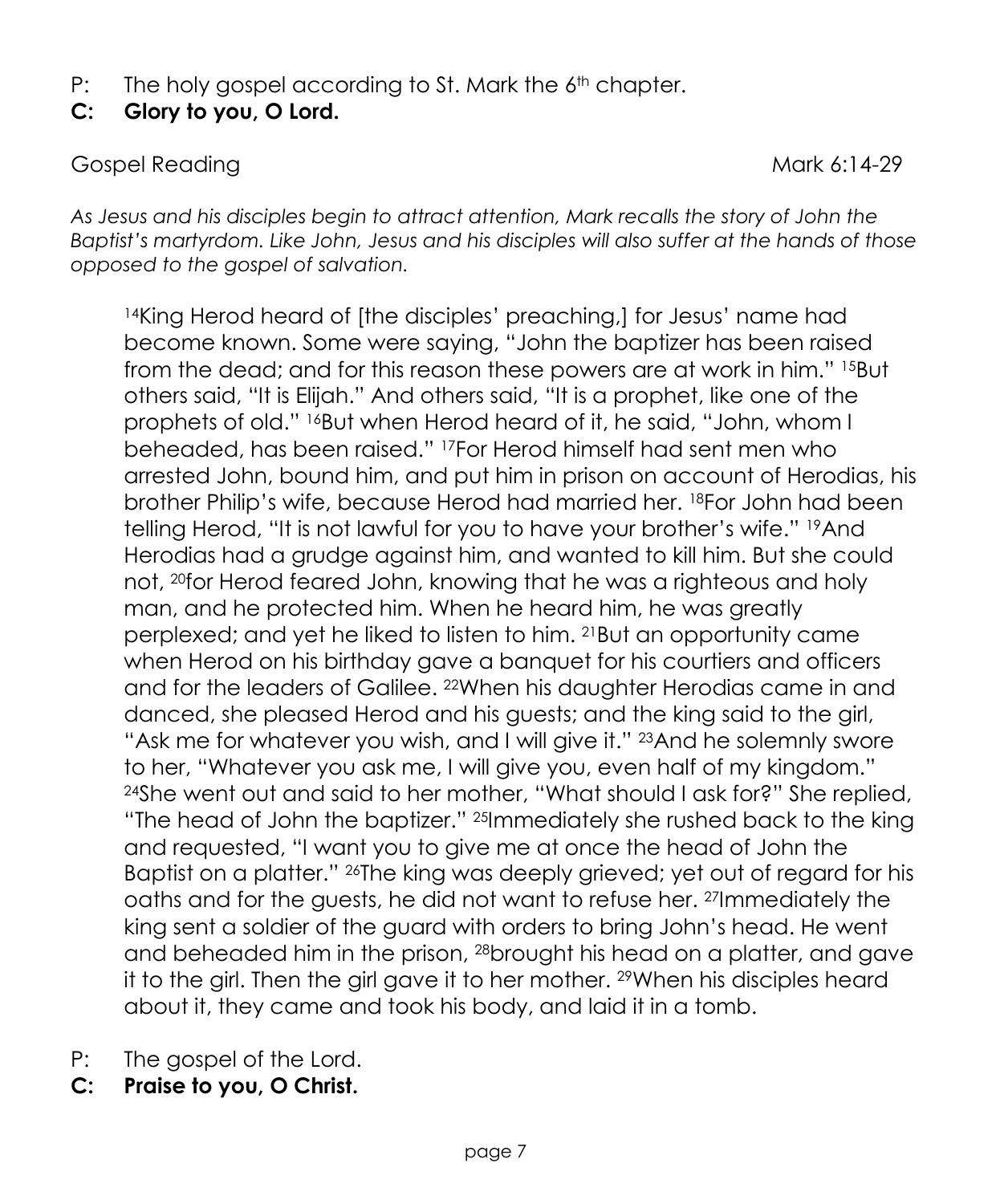[Sit]

Sermon: "Dynasty – David Danced" Pastor John H. Brock

[Stand]

Hymn of the Day No. 672: Sians and Wonders FREU DICH SEHR

Apostles' Creed

**I believe in God, the Father almighty, creator of heaven and earth.**

**I believe in Jesus Christ, God's only Son, our Lord, who was conceived by the Holy Spirit, born of the virgin Mary, suffered under Pontius Pilate, was crucified, died, and was buried; he descended to the dead. On the third day he rose again; he ascended into heaven, he is seated at the right hand of the Father, and he will come to judge the living and the dead.**

**I believe in the Holy Spirit, the holy catholic church, the communion of saints, the forgiveness of sins, the** + **resurrection of the body, and the life everlasting. Amen.**

Prayers of Intercession

*Each petition ends:*

- A: Lord, in your mercy,
- **C: Hear our prayer.**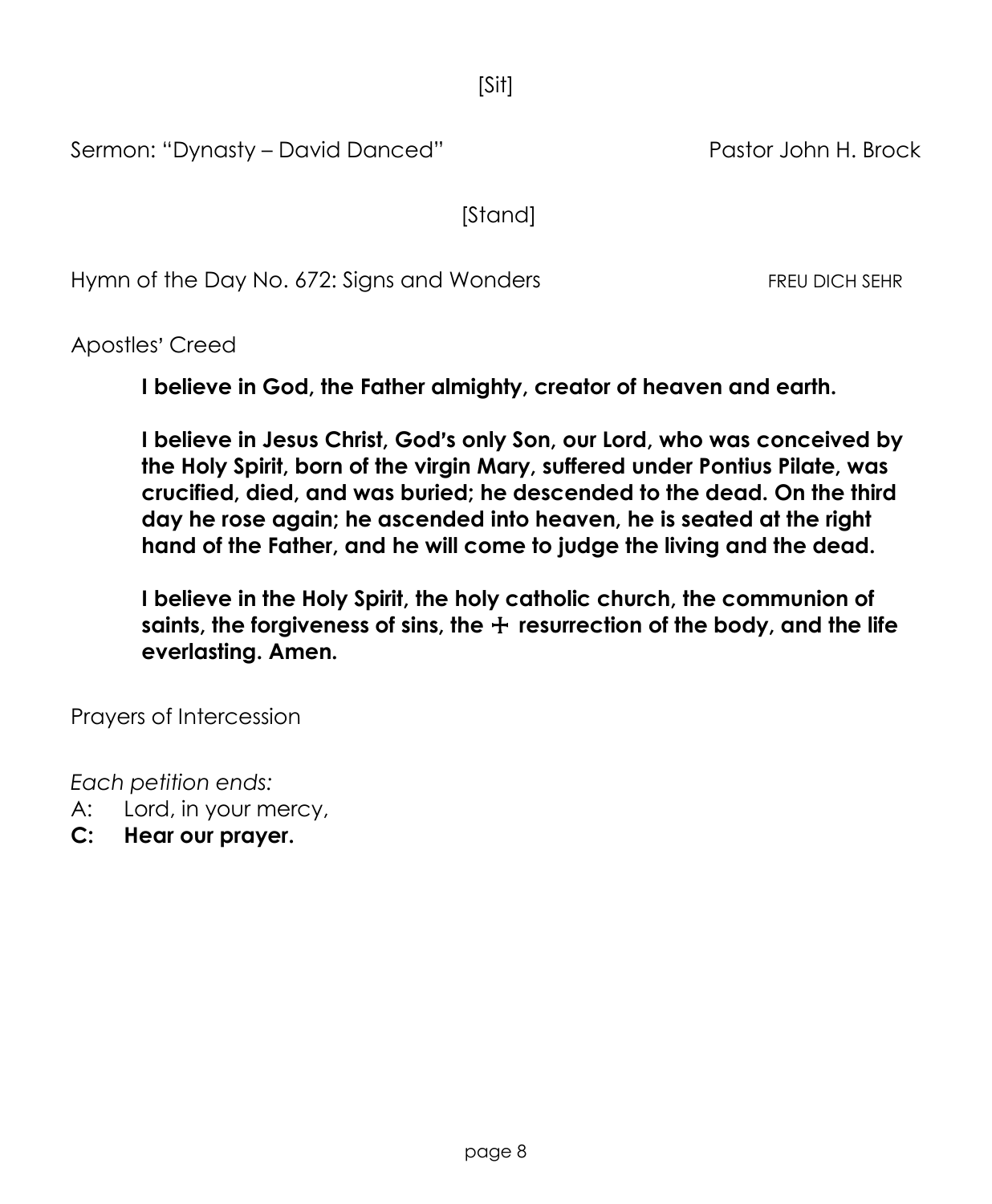### Prayer Response (sung by all)



Text: Ken Medema, b. 1943<br>Music: CHILDREN PRAYING, Ken Medema Text and music © 1973 Hope Publishing Company, Carol Stream, IL 60188. All rights reserved. Used by permission.

+ **Meal** +

### Peace

- P: The peace of Christ be with you always.
- **C: And also with you.**

[Sit]

**Offering** 

Optional giving methods: Use the Give+ app on your mobile device • Use the Giving Station in the Gathering Space • Text an amount to 717-963-2281 (be sure to use a "\$") • Use the "DONATE" button on our website and e-blasts

Worship Witness: *(Please sign booklet and return to center aisle.)*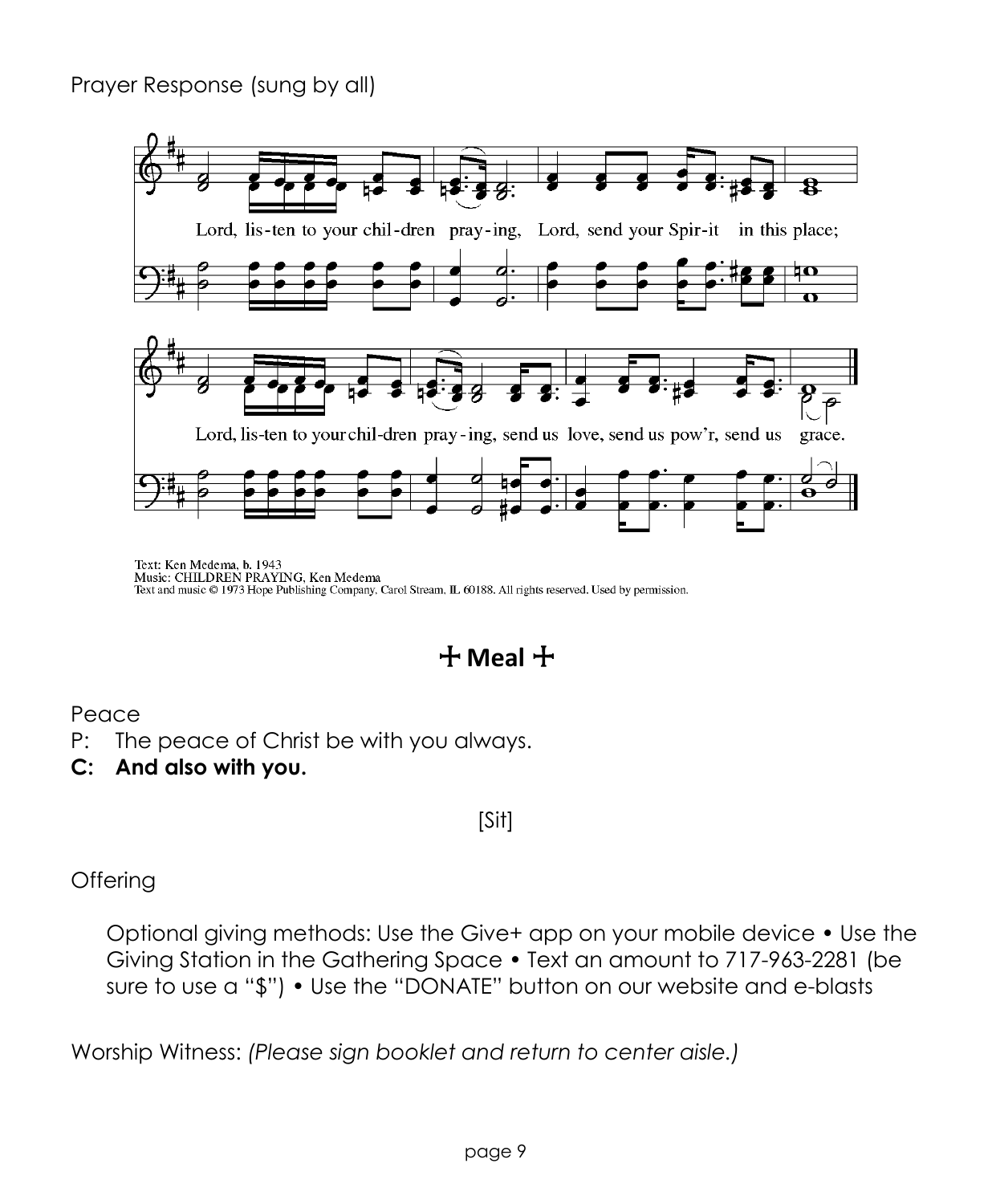(8:30) Solo: "My Savior" Greenwell/Koerts

*I am not skilled to understand what God has willed, what God has planned; I only know at His right hand is One who is my Savior! I take Him at His word indeed: "Christ died for sinners", this I read; For in my heart I find a need for Him to be my Savior! That He should leave His place on high, and come for sinful man to die; You count it strange? So once did I, before I knew my Savior! So, living, dying, let me bring my strength, my solace from this spring: That He who lives to be my King once died to be my Savior!* Nancy Martin, soloist; Kim Hannigan, clarinet

(10:00) Anthem: "Come Down, O Love Divine" R. Vaughan Williams

*Come down, O Love divine, seek Thou this soul of mine and visit it with Thine own ardor glowing; O Comforter, draw near, within my heart appear and kindle it, Thy holy flame bestowing. O Let it freely burn till worldly passions turn to dust and ashes in its heat consuming; And let Thy glorious light shine ever on my sight, and clothe me round, the while my path illuming. Let holy charity mine outward vesture be, and lowliness become mine inner clothing - True lowliness of heart, which takes the humbler part, and o*=*er its own shortcomings weeps with loathing. And so, the yearning strong with which the soul will long shall far out pass the power of human telling; No soul can guess His grace till he becomes the place wherein the Holy Spirit makes His dwelling.* Summer Choir

[Stand]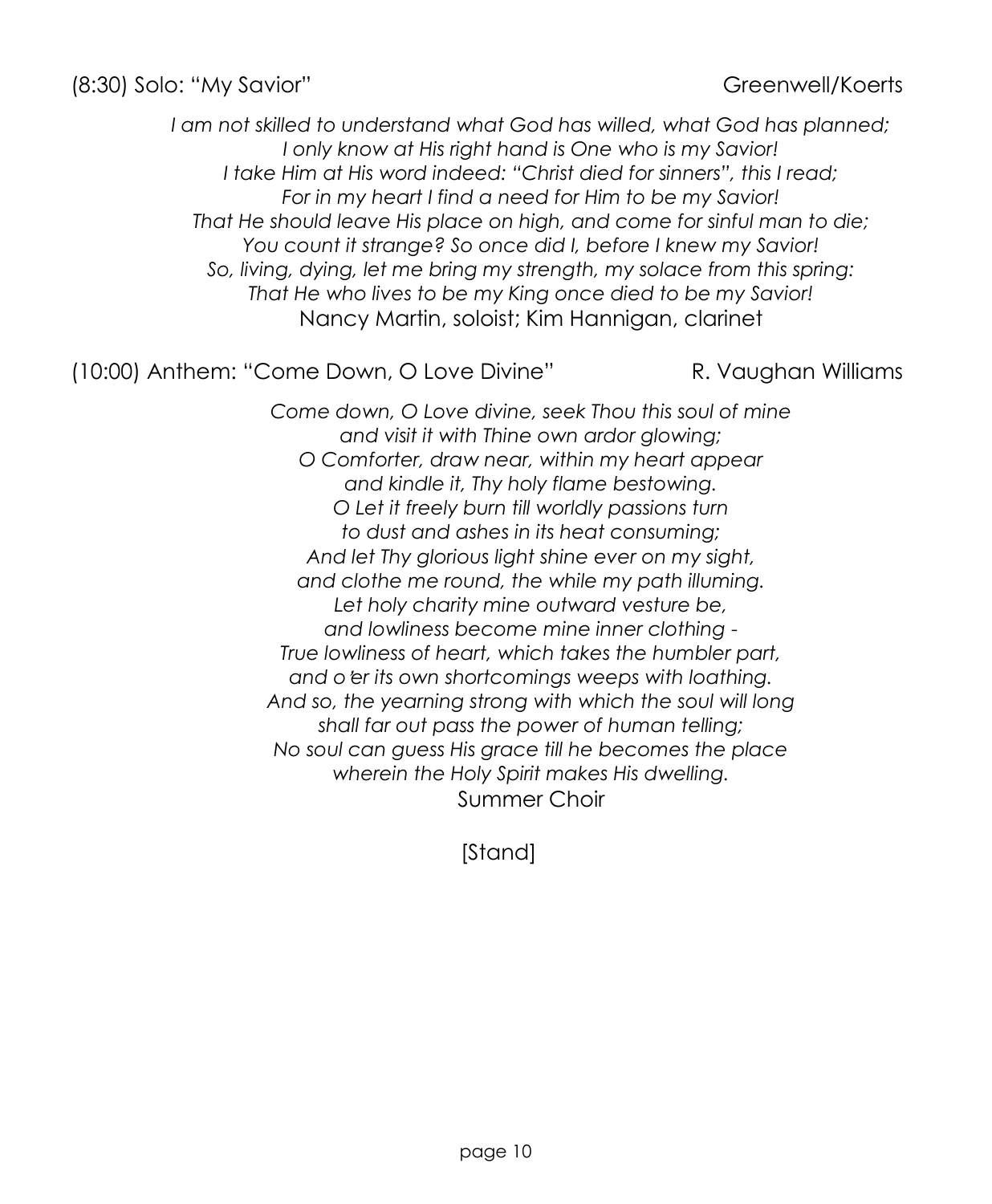**Offertory** 



Offering Prayer

- A: Let us pray. Merciful God,
- **C: you open wide your hand and satisfy the need of every living thing. You have set this feast before us. Open our hands to receive it. Open our hearts to embrace it. Open our lives to live it. We pray this through Christ our Lord. Amen.**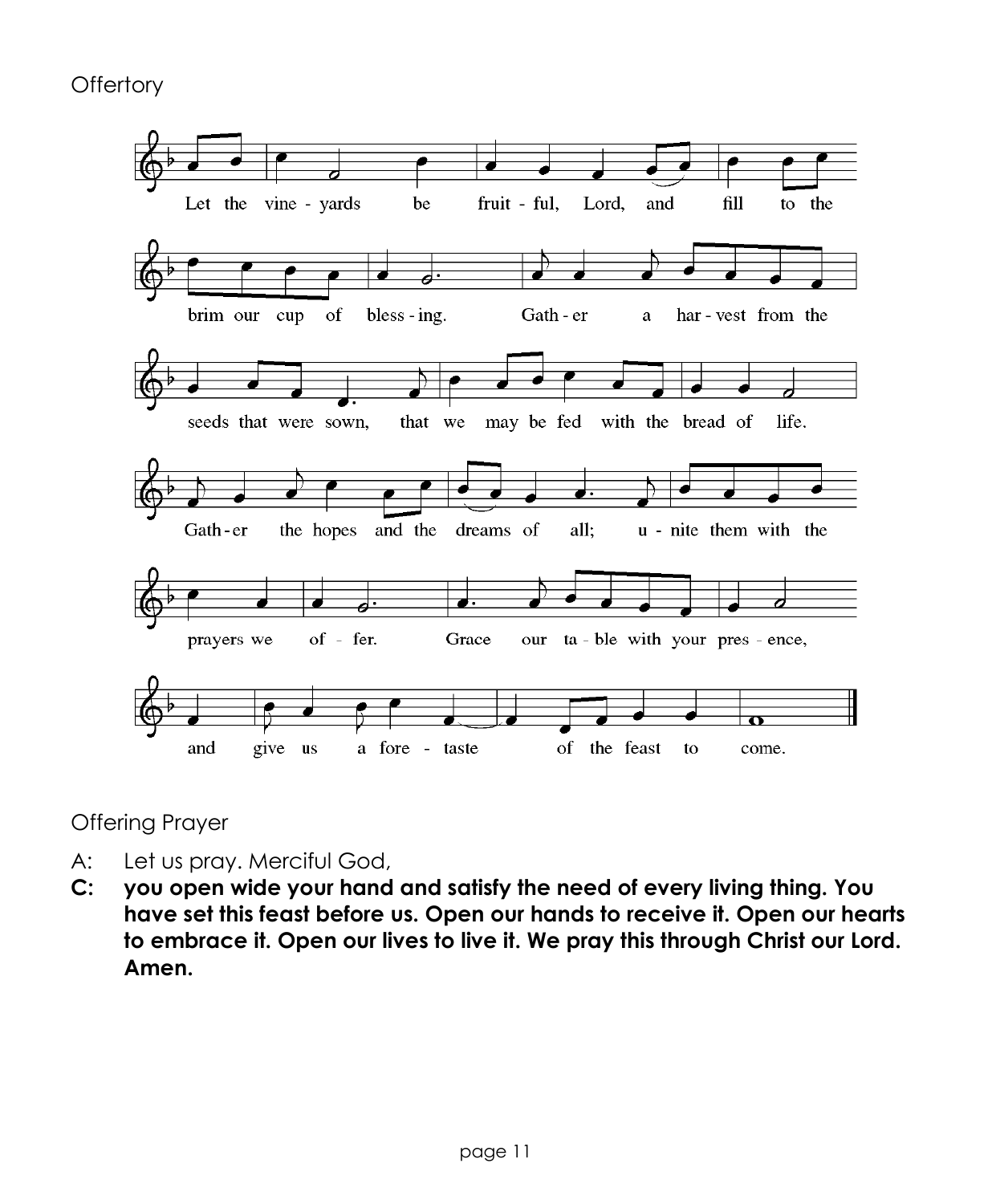Great Thanksgiving



Proper Preface

P: It is indeed right, our duty and our joy ... we praise your name and join their unending hymn:

Holy, Holy, Holy

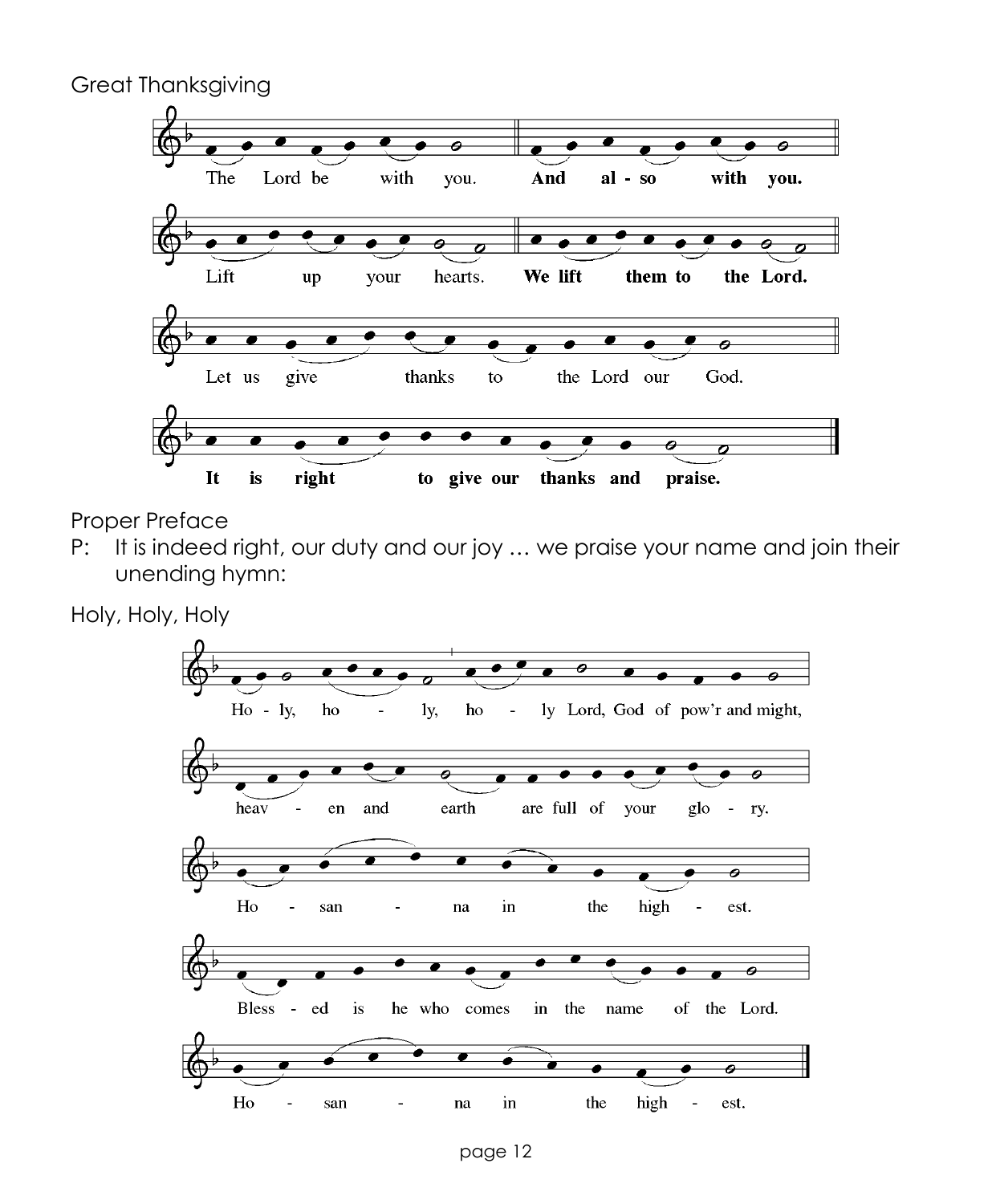P: Holy, mighty, and merciful Lord, heaven and earth are full of your glory. In great love you sent to us Jesus, your Son, who reached out to heal the sick and suffering, who preached good news to the poor, and who, on the cross, opened his arms to all.

*In the night in which he was betrayed, our Lord Jesus took bread, and gave thanks; broke it, and gave it to his disciples, saying: Take and eat; this is my body, given for you. Do this for the remembrance of me.*

*Again, after supper, he took the cup, gave thanks, and gave it for all to drink, saying: This cup is the new covenant in my blood, shed for you and for all people for the forgiveness of sin. Do this for the remembrance of me.*

Remembering, therefore, his death, resurrection, and ascension, we await his coming in glory. Pour out upon us the Spirit of your love, O Lord, and unite the wills of all who share this heavenly food, the body and blood of Jesus Christ, our Lord; to whom, with you and the Holy Spirit, be all honor and glory, now and forever.

**C: Amen.**

The Lord's Prayer

**C: Our Father who art in heaven, hallowed be thy name, thy kingdom come, thy will be done, on earth as it is in heaven. Give us this day our daily bread; and forgive us our trespasses as we forgive those who trespass against us; and lead us not into temptation, but deliver us from evil. For thine is the kingdom, and the power, and the glory forever and ever. Amen.**

Invitation to Communion

- P: The gifts of God for the people of God.
- **C: Thanks be to God.**

[Sit]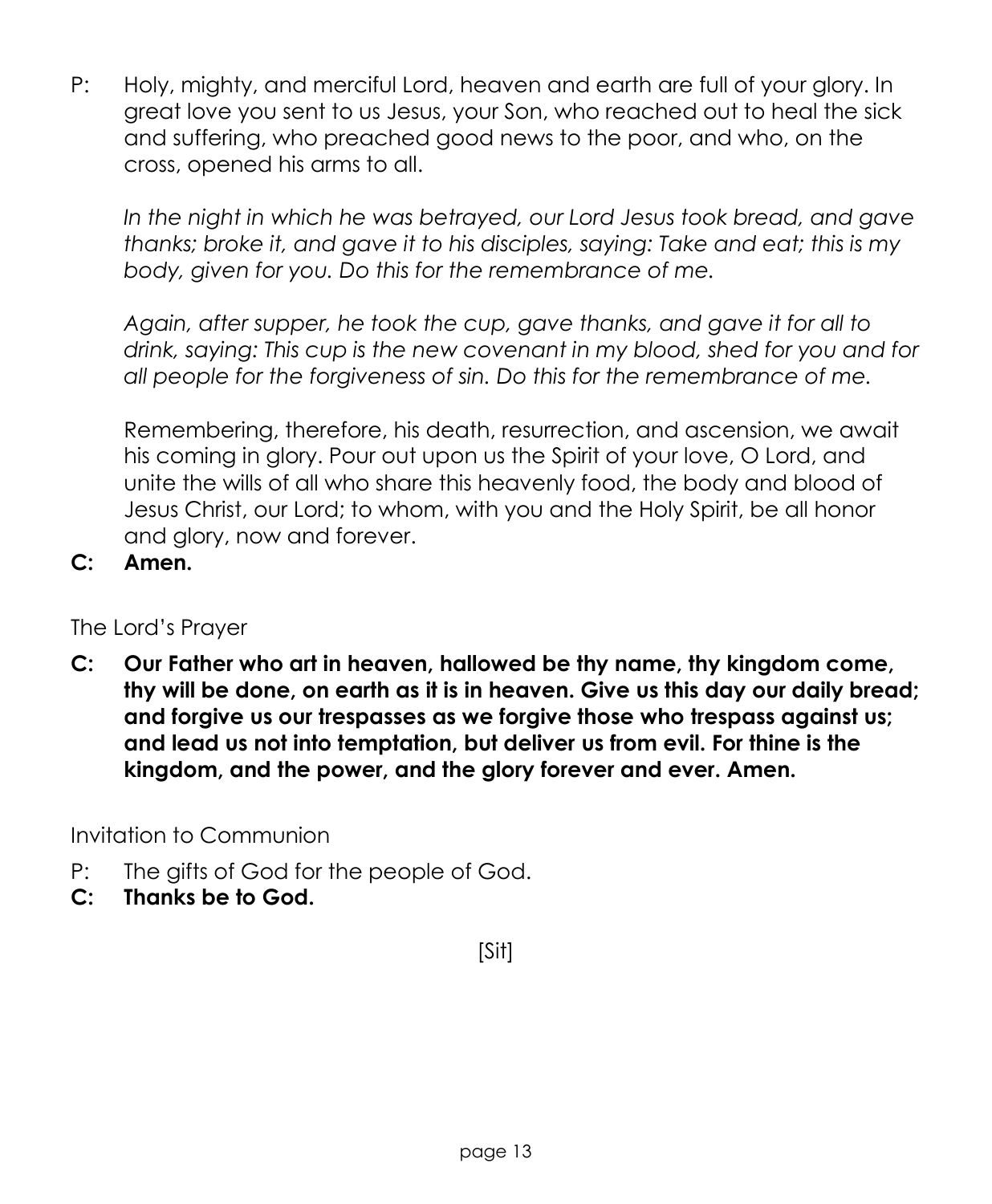### Lamb of God



### Distribution of Holy Communion

*We invite all baptized Christians to the Lord's Table to celebrate the real presence of Christ in the Sacrament. Communion is by intinction. You will receive a wafer. Dip it in the chalice of wine before consuming. You may then return to your seat or come to the altar rail for prayer. Children and adults who are not communing may come forward to receive a blessing. As a gesture of hospitality, we use dealcoholized wine (less than .5% alcohol). In addition, we offer gluten-free wafers, available upon request - please ask at the time of communion.* 

(10:00) Solo: "My Savior" Greenwell/Koerts

*I am not skilled to understand what God has willed, what God has planned; I only know at His right hand is One who is my Savior! I take Him at His word indeed: "Christ died for sinners", this I read; For in my heart I find a need for Him to be my Savior! That He should leave His place on high, and come for sinful man to die; You count it strange? So once did I, before I knew my Savior! So, living, dying, let me bring my strength, my solace from this spring: That He who lives to be my King once died to be my Savior!* Nancy Martin, soloist; Kim Hannigan, clarinet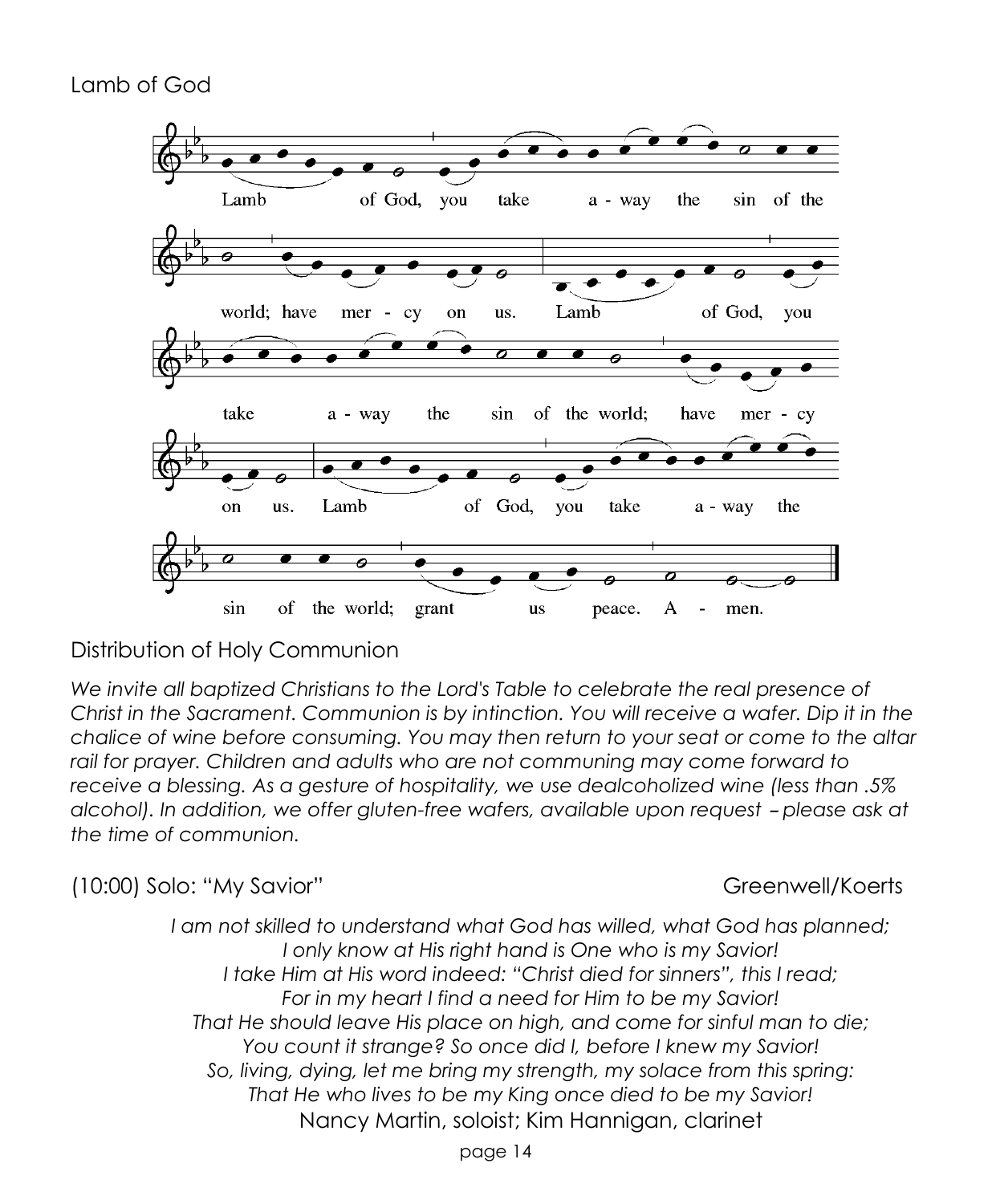Portions of the service are reprinted from: *Evangelical Lutheran Worship*, Copyright © 2006 Augsburg Fortress. *Sundays & Seasons*, Copyright © 2018 Augsburg Fortress. Used by permission of Augsburg Fortress License # 23686.

**C: Amen.**

- P: Compassionate God, as Jesus called disciples to follow him, bless those who go forth to share your word and sacrament to those at home. May these gifts be signs of our love and prayers, that through the sharing of the body and blood of Christ, all may know your grace and healing revealed in Jesus Christ our Lord.
- **C: Amen.**

## + **Sending** +

### Blessing

P: May God, whose power working in us can do infinitely more than we can ask or imagine, grant you the gifts of faith and hope. Almighty God, Father, + Son, and Holy Spirit, bless you now and forever.

#### **C: Amen.**

Sending Hymn No. 805: Lead On, O King Eternal Land LANCASHIRE

Dismissal

P: Go in peace. The Spirit sends us forth to serve.

### **C: Thanks be to God.**

Postlude: Celebration in D Stephen Abner

Post Communion Blessing P: The body and blood of our Lord Jesus Christ strengthen you and keep you in his arace.

[Stand]

- **C: Amen.**
- A: Let us pray. Jesus Christ, host of this meal, you have given us not only this bread and cup, but your very self, that we may feast on your great love. Filled again by these signs of your grace, may we hunger for your reign of justice, may we thirst for your way of peace, for you are Lord forevermore.

(10:00) Hymn No. 812: Faith of Our Fathers